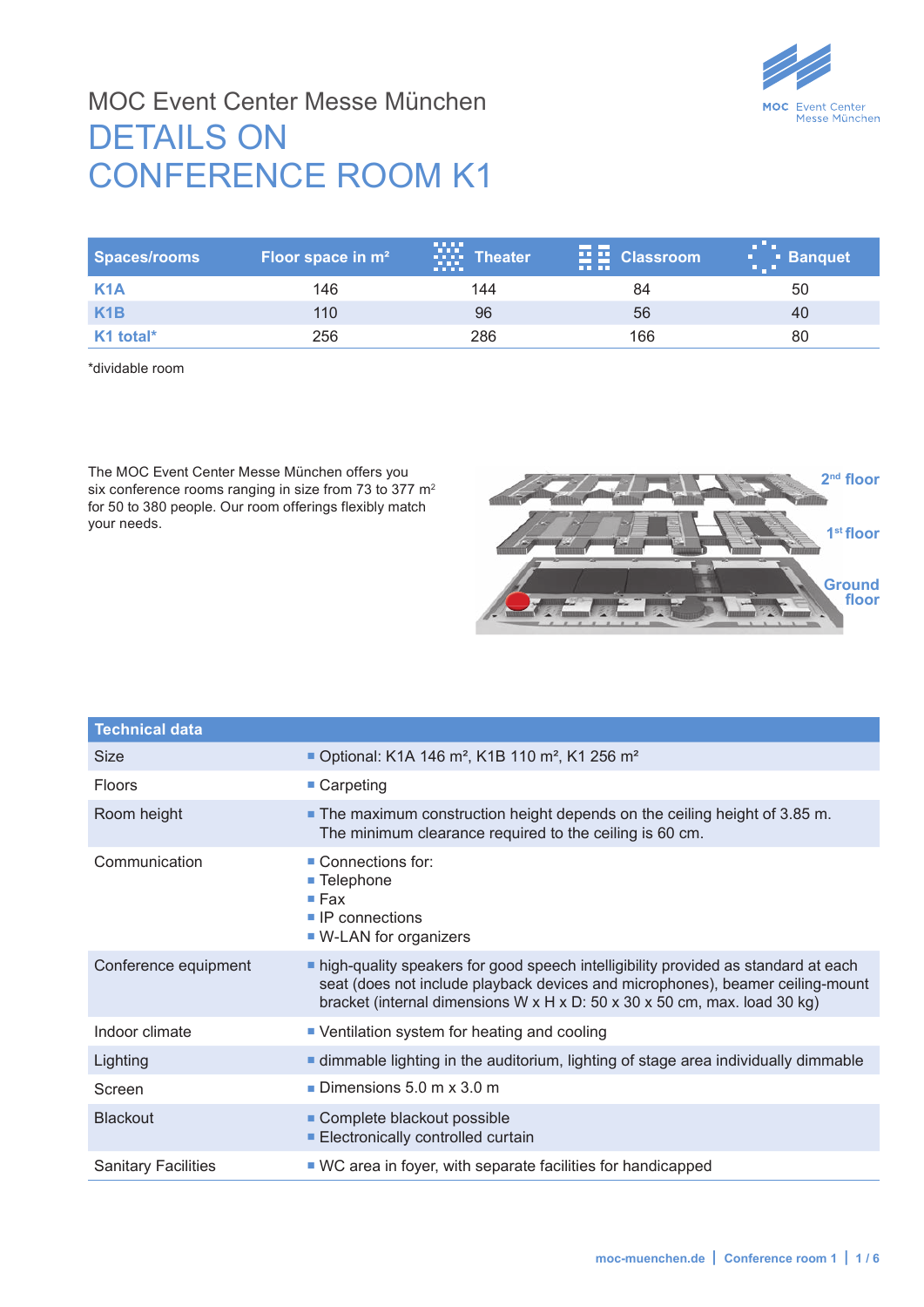

# MOC Event Center Messe München DETAILS ON CONFERENCE ROOMS K1 AND K2

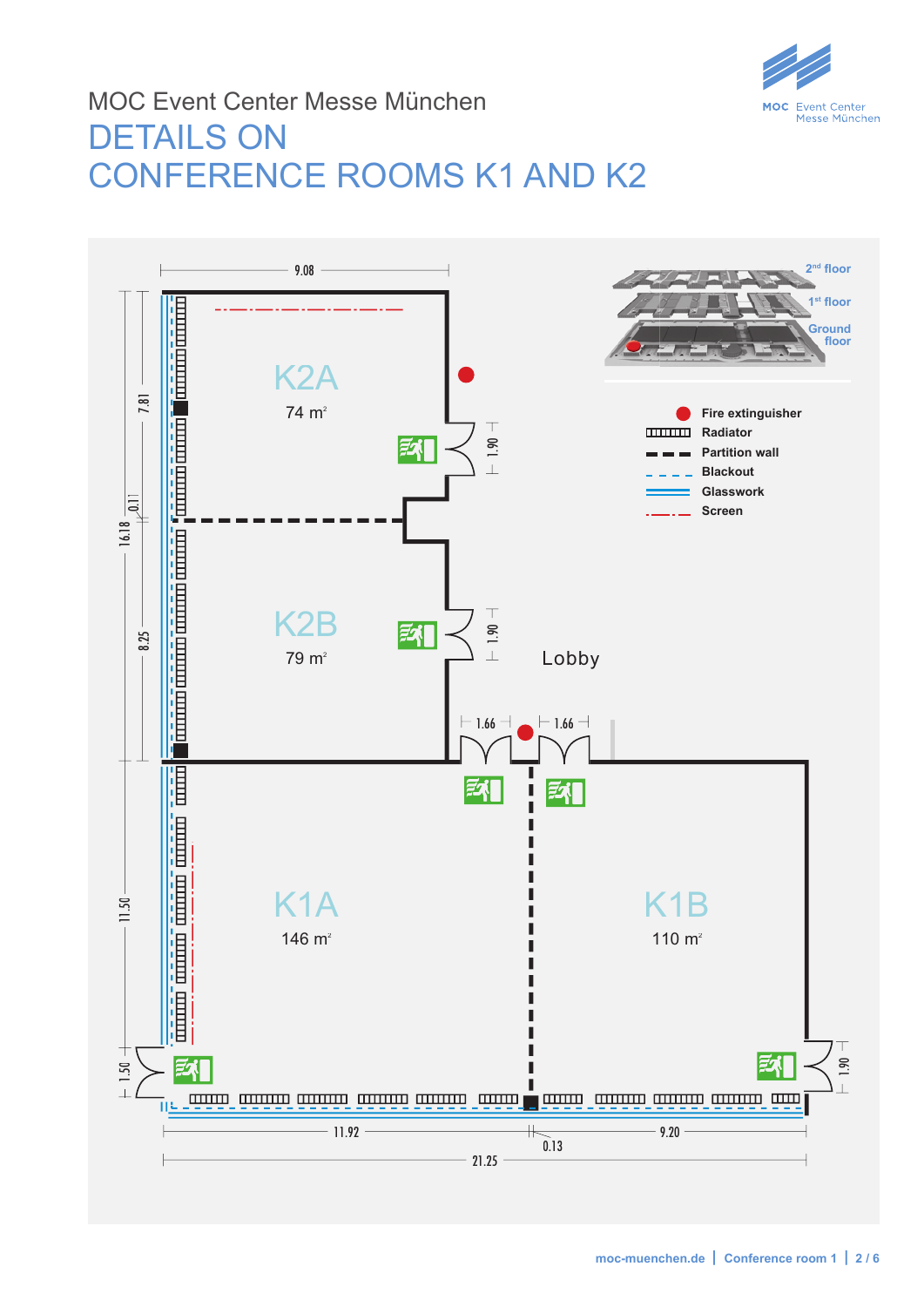

# MOC Event Center Messe München CONFERENCE ROOM K1: THEATER SEATING

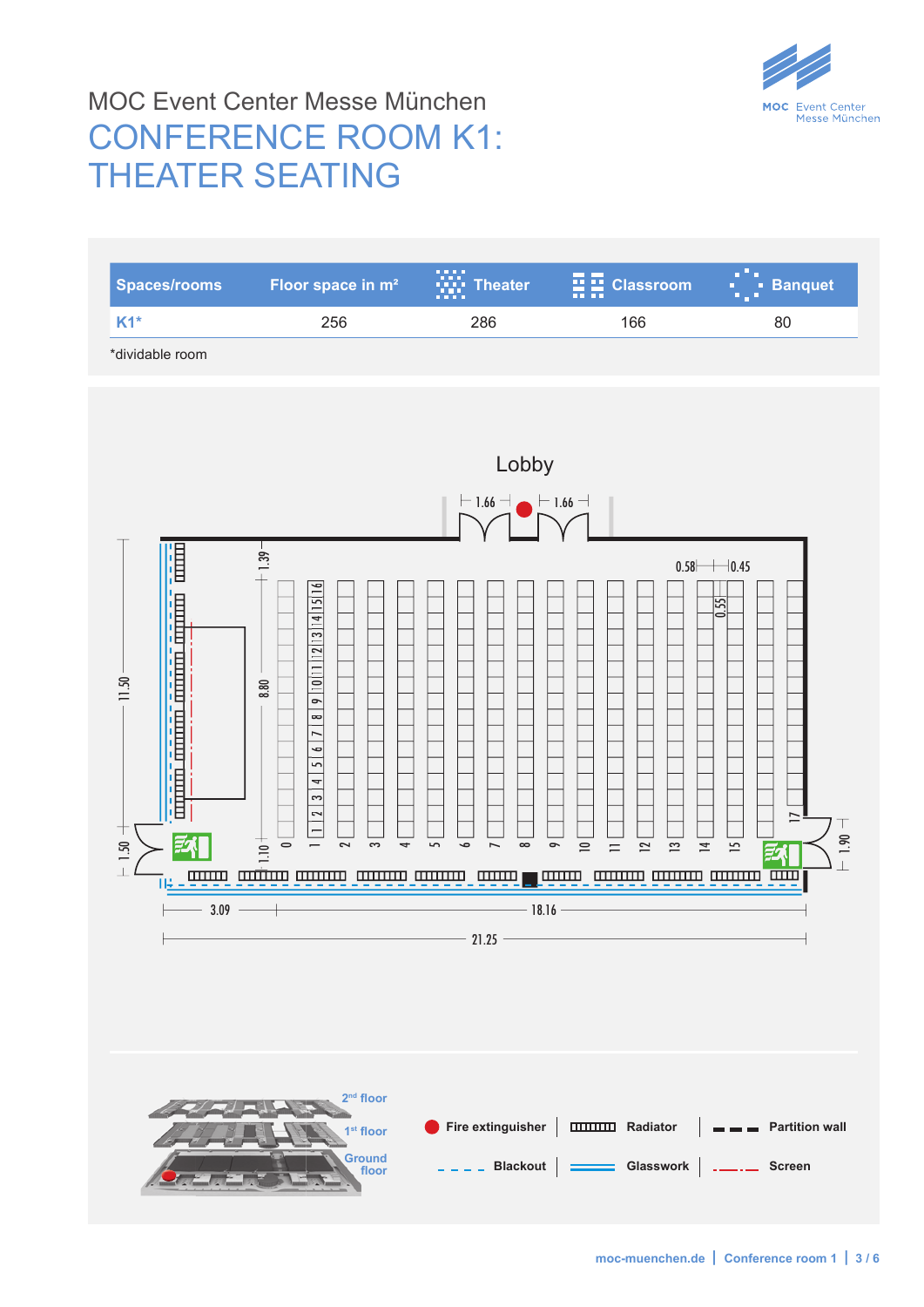

# MOC Event Center Messe München CONFERENCE ROOM K1: CLASSROOM SEATING

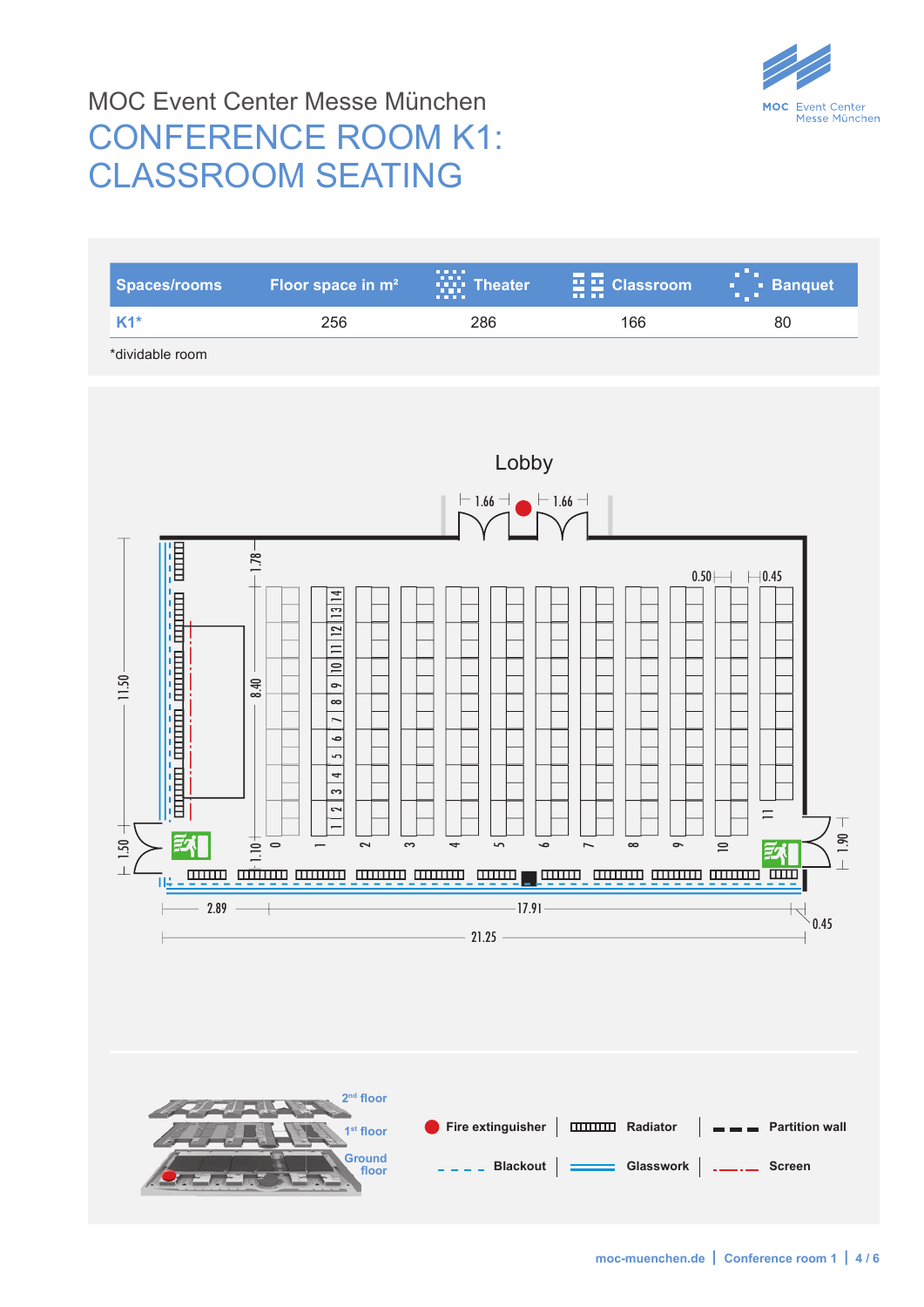

# MOC Event Center Messe München CONFERENCE ROOMS K1A AND K1B: THEATER SEATING

| <b>Spaces/rooms</b> | <b>Floor space in m<sup>2</sup></b> | $\prod_{i=1}^{n}$ Theater<br><b>DELLE</b> | $\frac{1}{2}$ $\frac{1}{2}$ Classroom<br><b>TELETI</b> | $\begin{array}{cc} \bullet & \bullet & \bullet \\ \bullet & \bullet & \bullet \end{array}$ Banquet |
|---------------------|-------------------------------------|-------------------------------------------|--------------------------------------------------------|----------------------------------------------------------------------------------------------------|
| K <sub>1</sub> A    | 146                                 | 144                                       | 84                                                     | 50                                                                                                 |
| $X$ 1B              | 110                                 | 96                                        | 56                                                     | 40                                                                                                 |